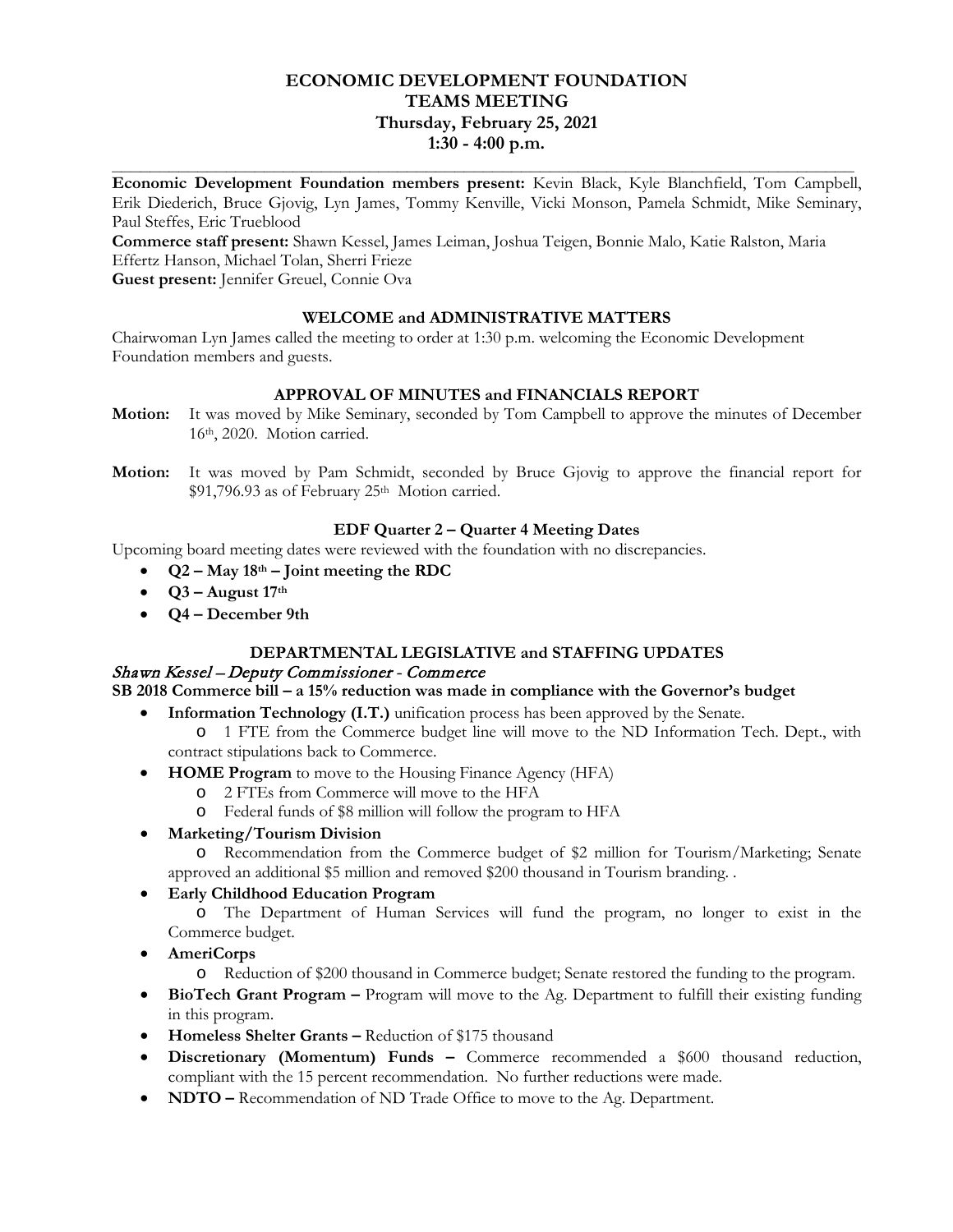## Katie Ralston – Director – Workforce

- **Technical Skills Training Grant** funding from the CARES ACT dollars used.
	- o Funded 12 training programs
	- Matching funds of \$924 thousand was provided to training providers.
	- o Displaced workers went back into the workforce in new trades; 180 graduates.
	- o Request for \$1 million in matching funds in the Commerce budget passed in Senate.
- **SB 2272 Career Builders –** skilled workforce scholarship and loan repayment program. Funding ask, with changes to the program and providing marketing dollars, need resources to promote throughout the state.
- **HB 1466 Early Childhood Education Program**  move to the DHS can provide more support to the program.
- **SB 2198 Nursing Recruitment –** Did not pass in Senate. Possible language revision to the bill on the House.
	- o Program is designed to entice ND nursing students to stay at facilities in ND .
- **Staffing Update**
	- o Workforce Projects Coordinator new staff member to start March 15th.
- **Workforce Development Council (WDC) Toolkit**
	- o Microsoft LIVE TEAMS event was showcased December 17<sup>th</sup>. The live recording, addressing<br>workforce priorities is attached to the Commerce website Commerce <https://www.workforce.nd.gov/workforce/WorkforceDevelopmentCouncil/WDCToolkit/> and receiving many hits.

## Bonnie Malo – Director - Division of Community Services (DCS)

- **HB 1394 CARES ACT Covid Relief Funds**
	- o Commerce funding of \$8 million to be carried over to the next biennium
- **SB 2139 Neighborhood Zones** 
	- o To be become part of the Renaissance Zone, as a residential rehab program.
- **ND Homeless Program**
	- o Funding of \$1.5 million, last biennium was cut by \$169 thousand this session.
	- Provides funding to 34-36 shelters and providers.

## Joshua Teigen – Director - Economic Development & Finance (ED&F)

- **HB 1141 LIFT** Funding from House for \$15 million. Will work to restore to the Governor's recommendation of \$30 million. Many success stories have come out of LIFT funding from last biennium.
- **SB 2171 NDTO** Bifurcation, not successful, possible move to the Ag. Department.
- **SB 2245 Intermodal Facility** Minot Industrial Park, ROI and Economic Impact to Agriculture industry. Upgrades to the facility, bill addresses.
- **HB 1425 State Investment Board (SIB)**  Legacy Funds of 20% are to be invested in ND businesses.
	- o This investment will be administered through the SIB. Currently the Legacy Fund dollars are managed by 32 asset managers. This bill will create a 33rd asset manager for the SIB to hire, for the investing of the dollars within the State of ND.
- **Staffing Update**

.

- o UAS Developer added to current portfolio Cortnee Jensen
- o Main Street Initiative 2 candidates to be interviewed
- o Community Developers 2 candidates to be interviewed
- o Census Division A future initiative is to have Commerce work with local developers on data and become more cohesive.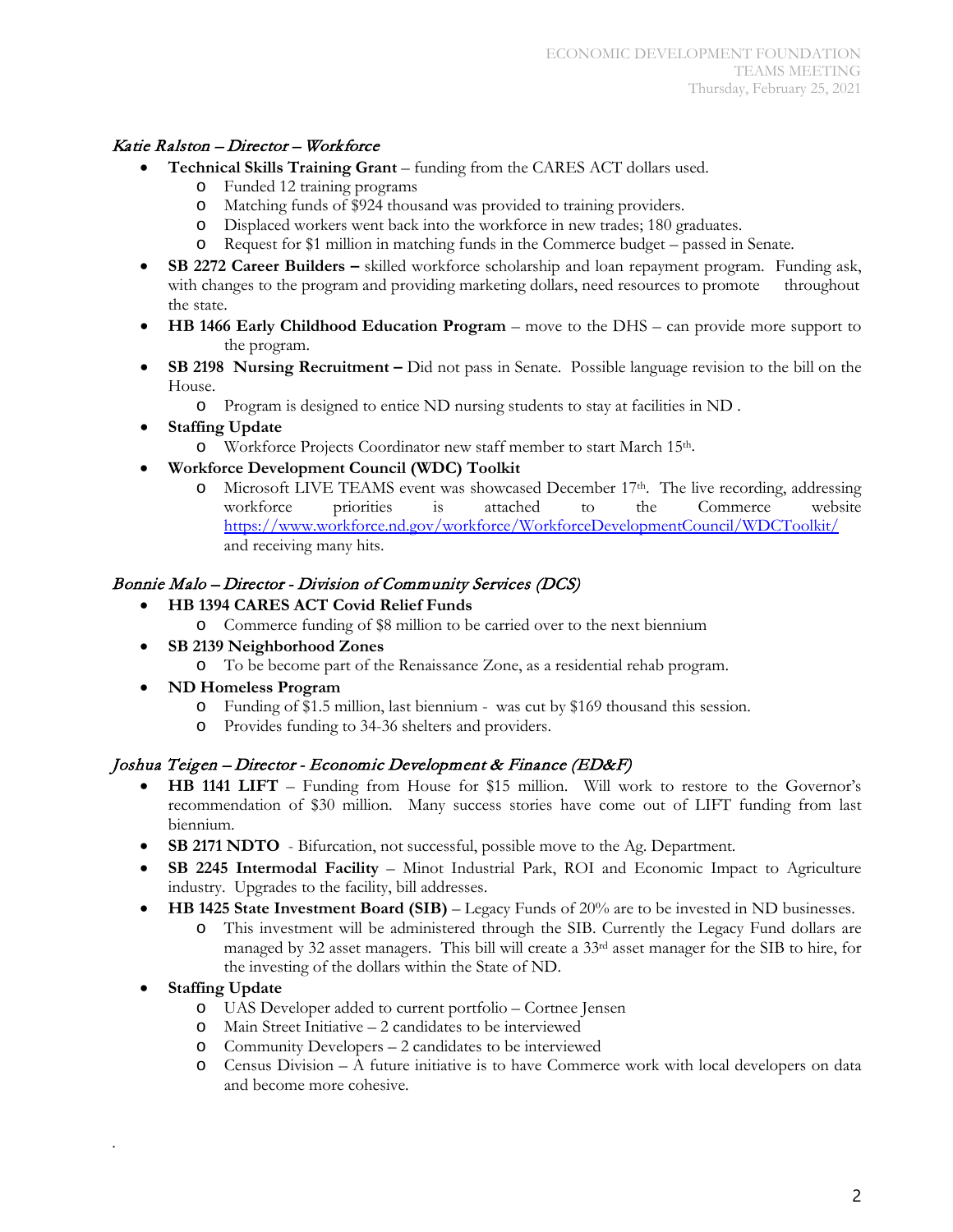# James Leiman – Manger of Strategic Operations – ED&F

- **Strategy Update** 
	- o Discussed strategy for moving forward with the House.
	- o An impactful pitch will be needed with foundation members and legislators.

o A hi - level approach broken down by weeks/days, and a conference committee plan to meet with legislators.

• **Environmental Social and Corporate Governance (ESG) – Clean Energy Plan**

o Currently working with the EmPower ND Commission for a Request for Proposal (RFP) for an energy consultant, that has public/private. The ESG consultant will be able to help small to medium energy companies in ND, once the federal energy plan comes to fruition.

# Shawn Kessel for Sara Otte Coleman – Director - Tourism

- **SB 2296 Charitable Gaming Bill –** Senate defeated.
- **SB 2144 Hunting and Land Posting –** Passed. All posting to electronic
- **HB 1298 Transgender Youth Sports –** Passed, sanctioning bodies of the sports, will be the subject matter experts.
- **Grant Updates – Round 1 & 2**
	- o **ERG – Economic Resiliency Grants– Round 1**
	- o **HERG – Hospitality Economic Resiliency Grant – Round 2**
	- o **HERG PLUS – Round 1**
	- o **Tourism Main Street Expansion Grant**

#### **RURAL DEVELOPMENT COUNCIL (RDC) ANNUAL REPORT Shawn Kessel**

Shawn walked through the RDC Annual Report.

- **Partners in Planning Grant – Round 1 & 2**
- **Vibrancy Grant – Round 1 & 2**
- **Business Surveys early and mid COVID**
- **Rural Economic Survey**  elimination of economic development positions in rural communities
- **Economic/Community Development Ecosystem Map**
- **ND2C Tool –** Infrastructure calculator
- **Main Street Initiative Summit –** Scheduled for October 12<sup>th</sup> in West Fargo or Watford City.
	- o Odd year in smaller community
	- o Even year in Bismarck
- **Action Plans with 5 goals by the RDC**

### **MAIN STREET INITIATIVE (MSI) STAFFING UPDATE Shawn Kessel**

Two open positions exist within the MSI Team and interviews are currently being conducted.

# **ACTION PLAN 2021 UPDATE**

## **Maria Effertz Hanson**

Five objectives and actions that came from the Rural Development Council's Annual Report are:

- 1. Expand partnerships to bolster state marketing efforts to communities and regional areas across ND community outreach through economic/community developers
- 2. Implement targeted networking opportunities
- 3. Utilize existing communication channels to share information and learning opportunities
- 4. Expand partnerships to bolster state marketing efforts to communities and regional areas across North Dakota
- 5. Facilitate training sessions with subject matter experts